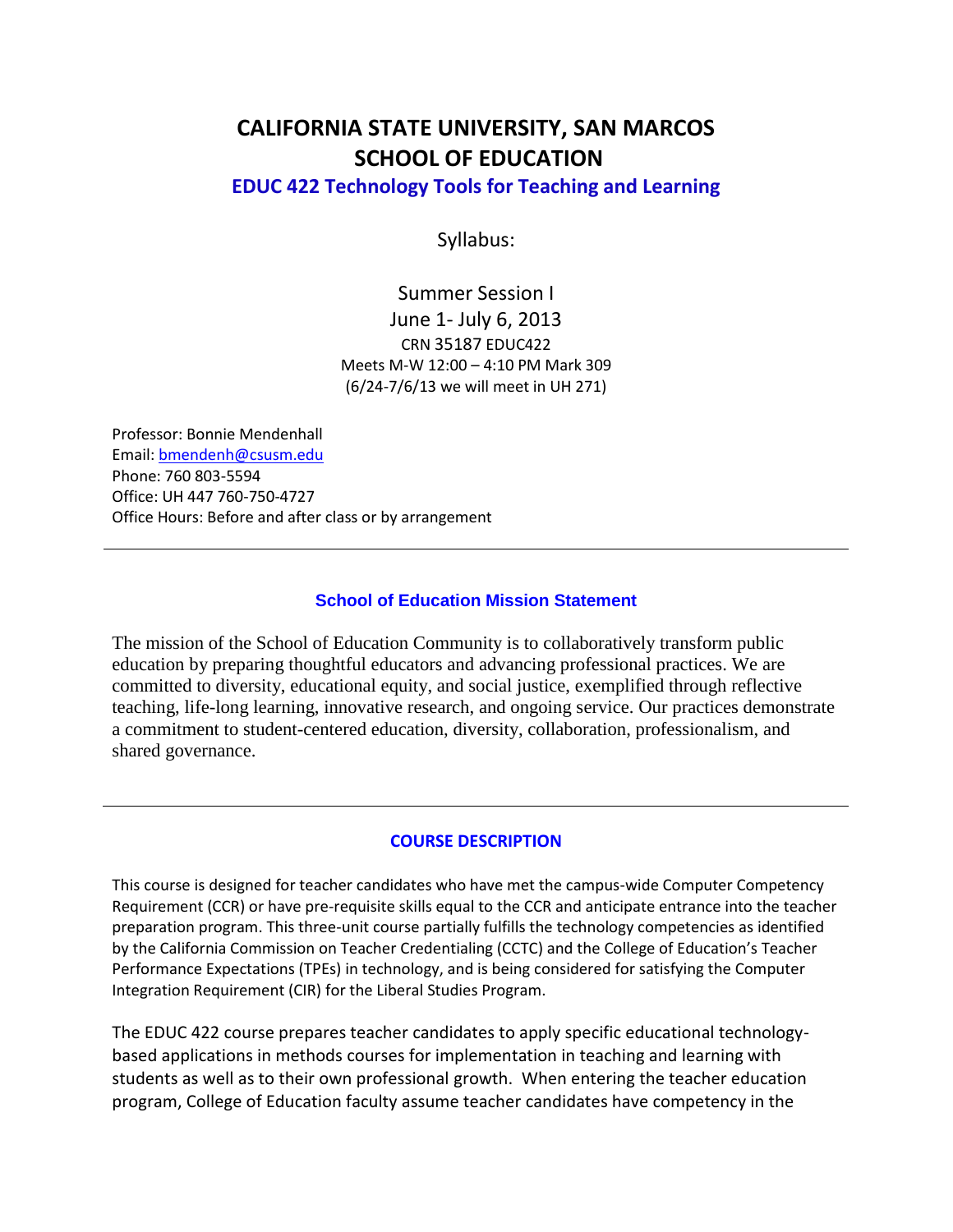applications covered in this course, and, therefore, will make assignments requiring teacher candidates to apply these skills.

## **Course Objectives**

Teacher candidates will demonstrate competency in:

- Meeting the National Educational Technology Standards for Teachers (NETS•T) outlined below at a basic level of proficiency;
- Using a variety of educational technology tools that are applied in teaching and learning within the credential program and used in public school settings.

### **Prerequisites**

The prerequisite for this course is completion of the campus-wide computer competency requirement (CCR) or having successfully completed a computer course within the last 12 months with a grade B or above. The prerequisite can be fulfilled by successful completion of one of the following:

- Taking the CSUSM CCR assessment or equivalent course OR
- Completion of an approved computer literacy course at the community college level with a grade B or higher in the last 12 months.

## **Required Supplies**

There is no required text for this course. Instead, you will need the following:

- **ISTE online student membership. Must be purchased by the 2<sup>nd</sup> class meeting.**
- TaskStream on line student membership. Must be purchased prior to Week 4.
- One mass storage device, e.g., USB flash drive (1 Gig or larger)

It is not necessary to purchase the educational software, as many of the specific software titles are available on the Web in demo-version and/or available on campus.

### **STUDENT LEARNING OUTCOMES**

# **Teacher Performance Expectation (TPE) Competencies**

This course is designed to help teachers seeking the Multiple and Single Subjects Credential to develop the skills, knowledge, and attitudes necessary to assist schools and districts in implementing an effective program for all students. The successful candidate will be able to merge theory and practice in order to realize a comprehensive and extensive educational program for all students. The following TPEs are addressed in this course:

Primary Emphasis:

TPE 14 CSUSM Educational Technology (based on ISTE NETS•T: see below) Secondary Emphasis:

TPE 4 - Making Content Accessible (NETS•T I and II)

TPE 5 - Student Engagement (NETS•T I and II)

TPE 6 - Developmentally Appropriate Teaching Practices (NETS•T I, and II)

TPE 7 - Teaching English Language Learners (NETS•T II and IV)

TPE 12 - Professional, legal and ethical (NETS•T IV)

TPE 13 - Professional Growth (NETS•T V)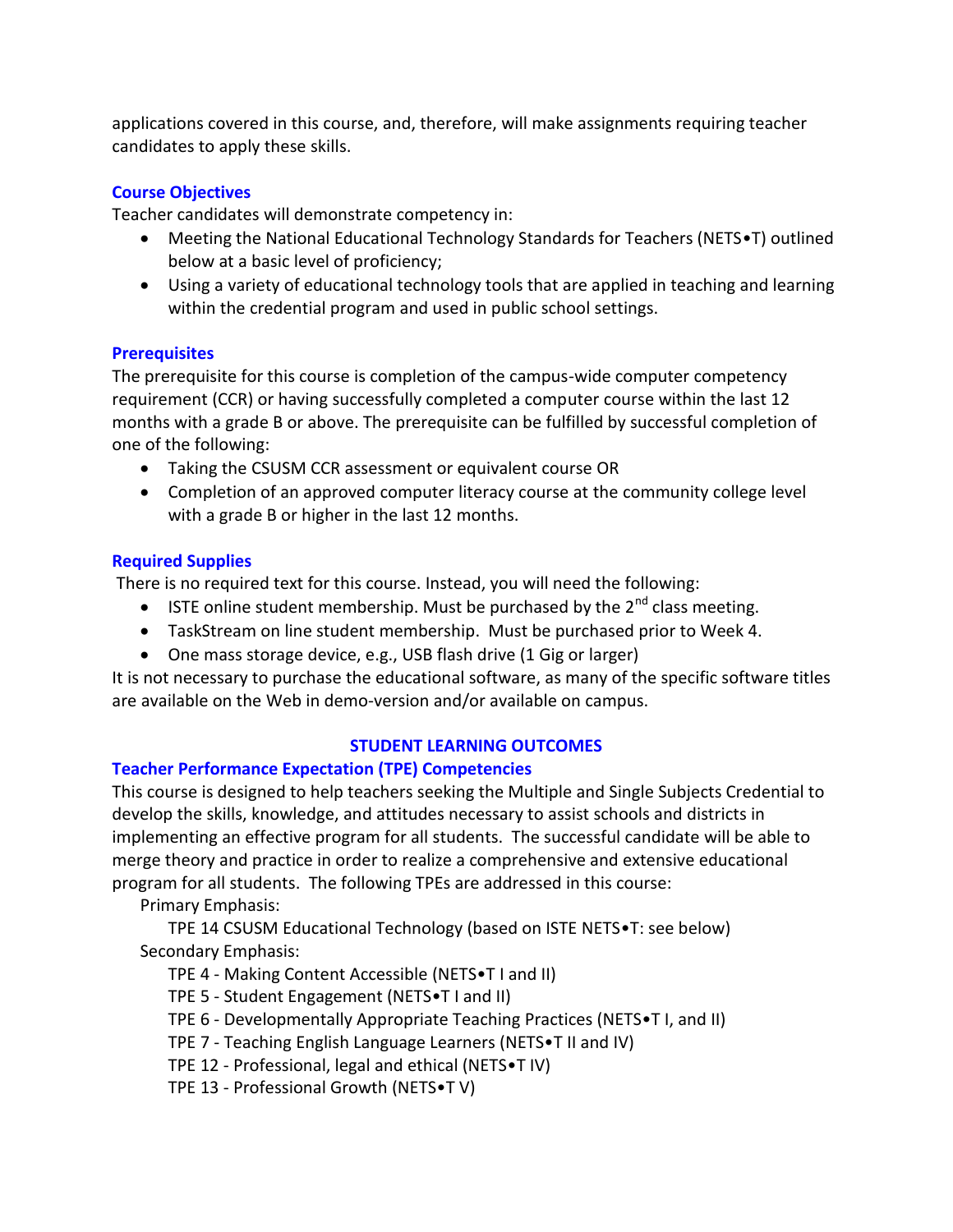# **ISTE National Educational Technology Standards (NETS•T) and Performance Indicators for Teachers**

Effective teachers model and apply the National Educational Technology Standards for Students (NETS•S) as they design, implement, and assess learning experiences to engage students and improve learning; enrich professional practice; and provide positive models for students, colleagues, and the community. All teachers should meet the following standards and performance indicators. Teachers:

## **I. Facilitate and Inspire Student Learning and Creativity**

Teachers use their knowledge of subject matter, teaching and learning, and technology to facilitate experiences that advance student learning, creativity, and innovation in both faceto-face and virtual environments. Teachers:

- **a.** promote, support, and model creative and innovative thinking and inventiveness
- **b.** engage students in exploring real-world issues and solving authentic problems using digital tools and resources
- **c.** promote student reflection using collaborative tools to reveal and clarify students' conceptual understanding and thinking, planning, and creative processes
- **d.** model collaborative knowledge construction by engaging in learning with students, colleagues, and others in face-to-face and virtual environments

### **II. Design and Develop Digital-Age Learning Experiences and Assessments**

Teachers design, develop, and evaluate authentic learning experiences and assessments incorporating contemporary tools and resources to maximize content learning in context and to develop the knowledge, skills, and attitudes identified in the NETS•S. Teachers:

- **a.** design or adapt relevant learning experiences that incorporate digital tools and resources to promote student learning and creativity
- **b.** develop technology-enriched learning environments that enable all students to pursue their individual curiosities and become active participants in setting their own educational goals, managing their own learning, and assessing their own progress
- **c.** customize and personalize learning activities to address students' diverse learning styles, working strategies, and abilities using digital tools and resources
- **d.** provide students with multiple and varied formative and summative assessments aligned with content and technology standards and use resulting data to inform learning and teaching

### **III. Model Digital-Age Work and Learning**

Teachers exhibit knowledge, skills, and work processes representative of an innovative professional in a global and digital society. Teachers:

- **a.** demonstrate fluency in technology systems and the transfer of current knowledge to new technologies and situations
- **b.** collaborate with students, peers, parents, and community members using digital tools and resources to support student success and innovation
- **c.** communicate relevant information and ideas effectively to students, parents, and peers using a variety of digital-age media and formats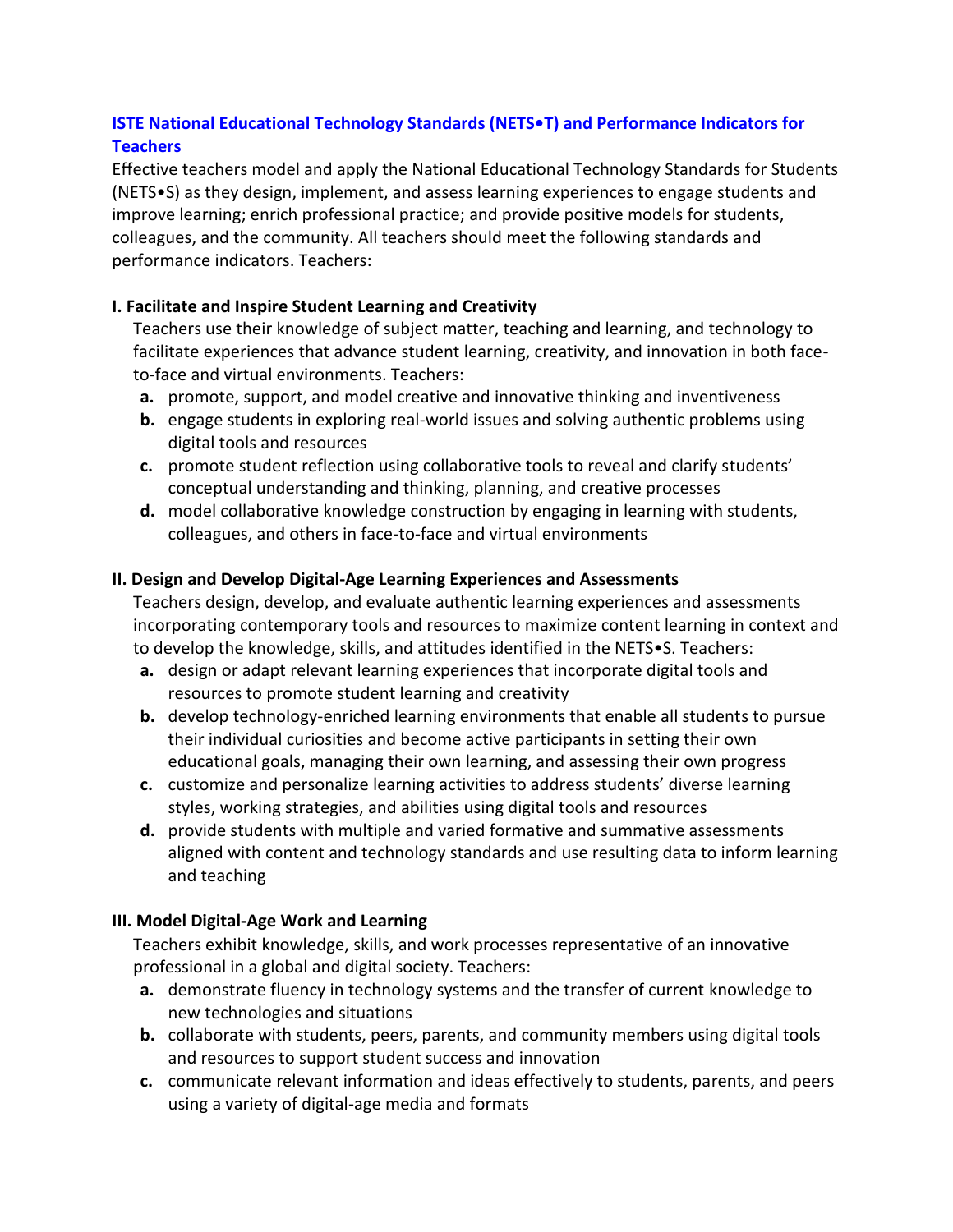**d.** model and facilitate effective use of current and emerging digital tools to locate, analyze, evaluate, and use information resources to support research and learning

## **IV. Promote and Model Digital Citizenship and Responsibility**

Teachers understand local and global societal issues and responsibilities in an evolving digital culture and exhibit legal and ethical behavior in their professional practices. Teachers:

- **a.** advocate, model, and teach safe, legal, and ethical use of digital information and technology, including respect for copyright, intellectual property, and the appropriate documentation of sources
- **b.** address the diverse needs of all learners by using learner-centered strategies and providing equitable access to appropriate digital tools and resources
- **c.** promote and model digital etiquette and responsible social interactions related to the use of technology and information
- **d.** develop and model cultural understanding and global awareness by engaging with colleagues and students of other cultures using digital-age communication and collaboration tools

## **V. Engage in Professional Growth and Leadership**

Teachers continuously improve their professional practice, model lifelong learning, and exhibit leadership in their school and professional community by promoting and demonstrating the effective use of digital tools and resources. Teachers:

- **a.** participate in local and global learning communities to explore creative applications of technology to improve student learning
- **b.** exhibit leadership by demonstrating a vision of technology infusion, participating in shared decision making and community building, and developing the leadership and technology skills of others
- **c.** evaluate and reflect on current research and professional practice on a regular basis to make effective use of existing and emerging digital tools and resources in support of student learning
- **d.** contribute to the effectiveness, vitality, and self-renewal of the teaching profession and of their school and community

*ISTE (International Society for Technology in Education), 2008* [http://www.iste.org/Content/NavigationMenu/NETS/ForTeachers/2008Standards/NETS\\_for\\_Te](http://www.iste.org/Content/NavigationMenu/NETS/ForTeachers/2008Standards/NETS_for_Teachers_2008.htm) [achers\\_2008.htm](http://www.iste.org/Content/NavigationMenu/NETS/ForTeachers/2008Standards/NETS_for_Teachers_2008.htm)

### **CSUSM AND SOE POLICIES**

### **Sollege of Education Attendance Policy**

Due to the dynamic and interactive nature of courses in the College of Education, all students are expected to attend all classes and participate actively. At a minimum, **students must attend more than 80% of class time,** or s/he may not receive a passing grade for the course at the discretion of the instructor. Individual instructors may adopt more stringent attendance requirements (see below). Should the student have extenuating circumstances, s/he should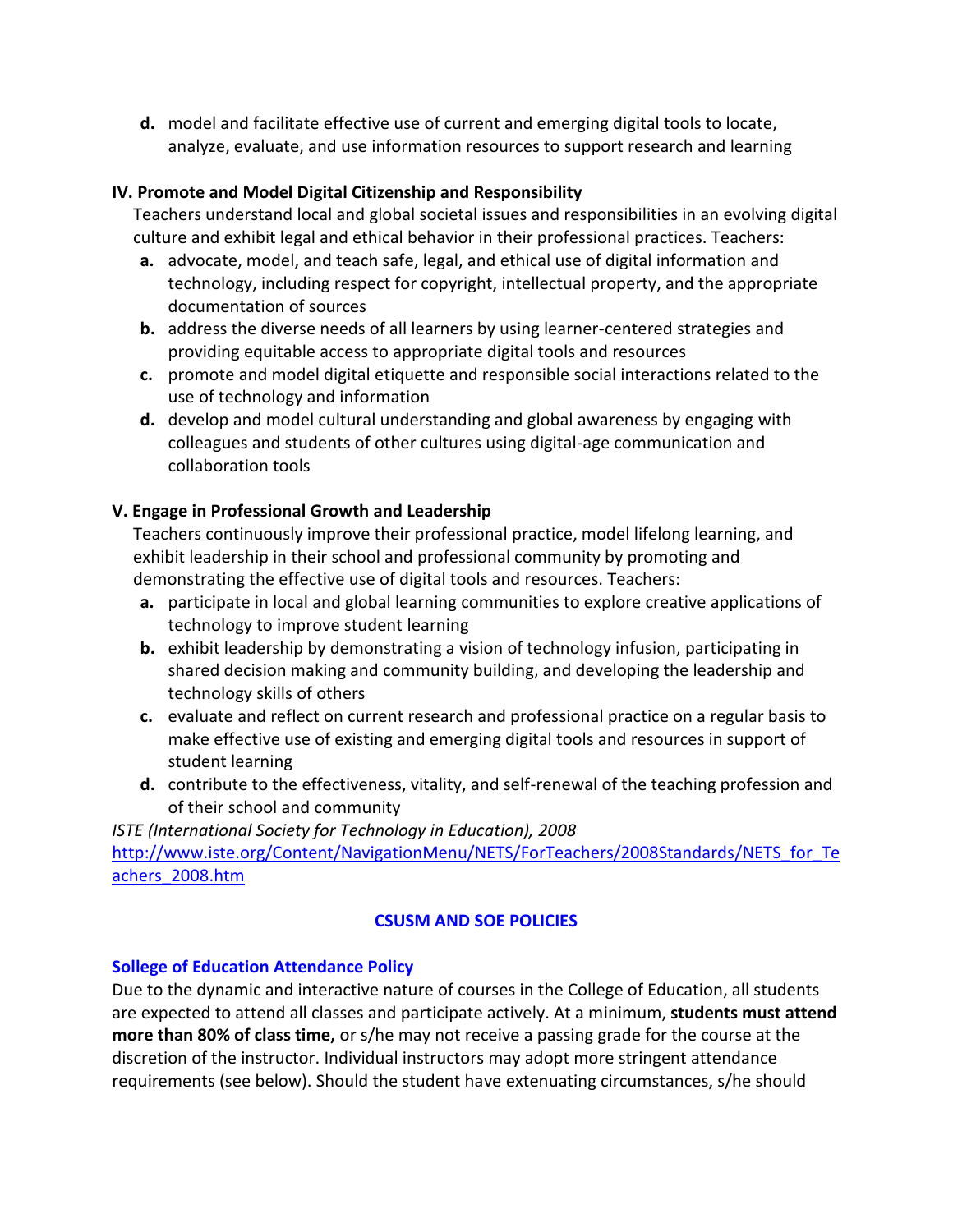contact the instructor as soon as possible. (Adopted by the COE Governance Community, December, 1997).

In addition to attending course sessions, students may need to use campus resources for some assignments. **It is the student's responsibility to make arrangements to have the technology resources available in order to complete scheduled assignments and due dates**. All students must plan times they can work in labs on campus. Students are required to check campus resources and availability of labs. Mac computers are available in ACD 202, ACD 211, UH 271, and SCI2 306 in addition to other locations such as the library  $2^{nd}$  floor. Students are required to use campus issued-email accounts and check email and the class Cougar Course (Moodle) site at least two times per week to communicate with instructor and peers.

#### **CSUSM Academic Honesty Policy**

Students will be expected to adhere to standards of academic honesty and integrity, as outlined in the Student Academic Honesty Policy. All written work and oral presentation assignments must be original work. All ideas/materials that are borrowed from other sources must have appropriate references to the original sources. Any quoted material should give credit to the source and be punctuated with quotation marks.

Students are responsible for honest completion of their work including examinations. There will be no tolerance for infractions. If you believe there has been an infraction by someone in the class, please bring it to the instructor's attention. The instructor reserves the right to discipline any student for academic dishonesty in accordance with the general rules and regulations of the university. Disciplinary action may include the lowering of grades and/or the assignment of a failing grade for an exam, assignment, or the class as a whole.

Incidents of Academic Dishonesty will be reported to the Dean of Students. Sanctions at the University level may include suspension or expulsion from the University.

#### **Plagiarism**

As an educator, it is expected that each student will do his/her own work, and contribute equally to group projects and processes. Plagiarism or cheating is unacceptable under any circumstances. If you are in doubt about whether your work is paraphrased or plagiarized see the Plagiarism Prevention for Students website [http://library.csusm.edu/plagiarism/index.html.](http://library.csusm.edu/plagiarism/index.html) If there are questions about academic honesty, please consult the University catalog.

#### **Students with Disabilities Requiring Reasonable Accommodations**

Students with disabilities who require reasonable accommodations must be approved for services by providing appropriate and recent documentation to the Office of Disable Student Services (DSS). This office is located in Craven Hall 5205, and can be contacted by phone at (760) 750-4905, or TTY (760) 750-4909. Students authorized by DSS to receive reasonable accommodations should meet with their instructor during office hours or, in order to ensure confidentiality, in a more private setting.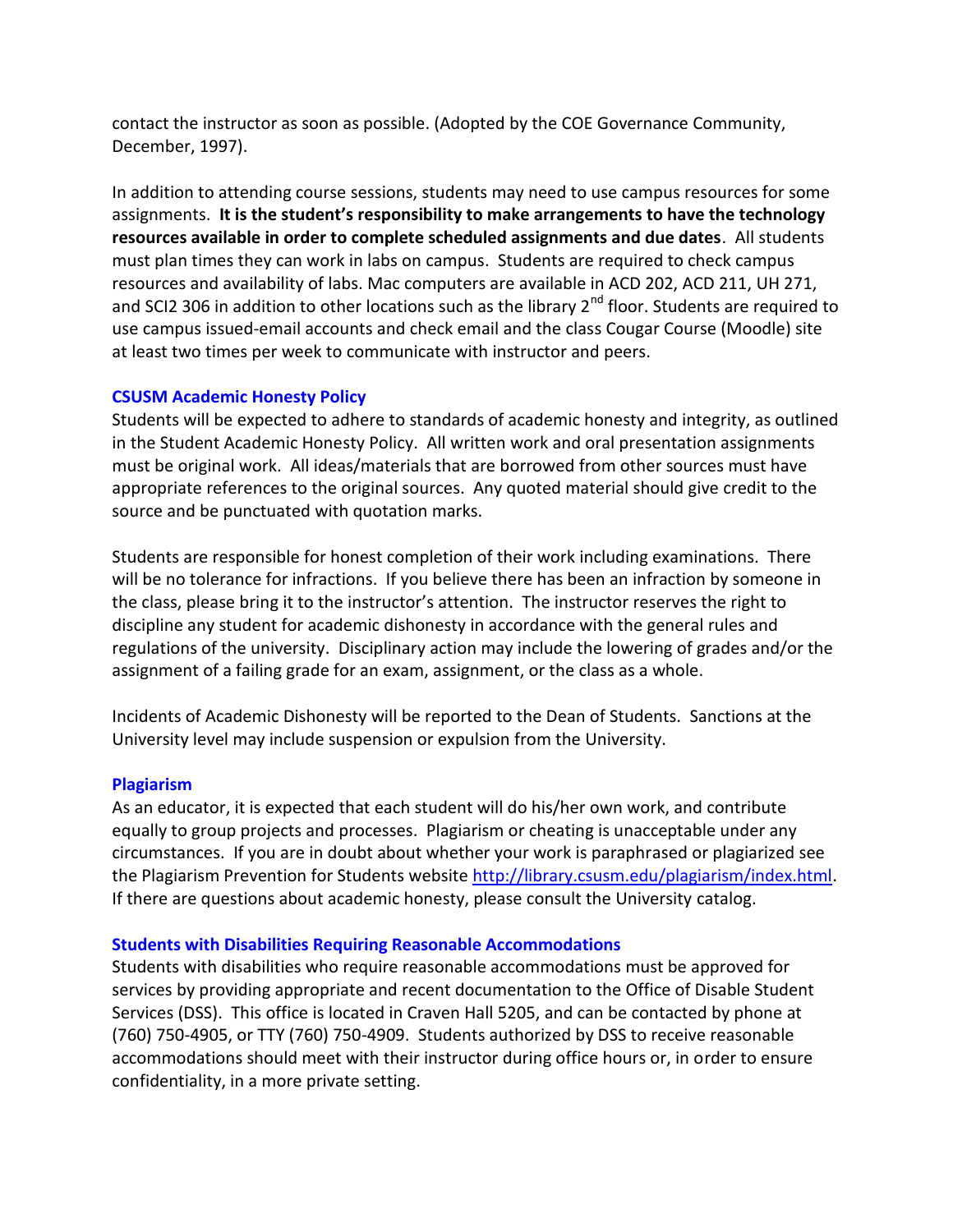#### **CSUSM Writing Requirement**

The CSUSM writing requirement of 2500 words is met through the completion of course assignments.

Therefore, all writing will be looked at for content, organization, grammar, spelling, and format.

If needed, it is suggested that you make an appointment with the Writing Center [\(http://www.csusm.edu/writing\\_center/\)](http://www.csusm.edu/writing_center/) to seek help with writing skills before submitting your written assignments.

#### **Grading Procedures And Assignments**

Grading is calculated on the standard of

| $94 - 100 = A$  | $80 - 83 = B$   | $70 - 73 = C$  |
|-----------------|-----------------|----------------|
| $90 - 93 = A$   | $77 - 79 = C +$ | $60 - 69 = D$  |
| $87 - 89 = B +$ | $74 - 76 = C$   | below $60 = F$ |
| $84 - 86 = B$   |                 |                |

Detailed information about each assignment is provided on the class Cougar Course site. Please note that modifications may occur at the discretion of the instructor. Any changes to assignments will be clearly labeled and students will be notified.

In addition to the assignments described below, Participation/performance assessment will be on student's cooperation and flexibility in response to unforeseen challenges and student's ability to perform tasks using a variety of technology tools.

You are responsible to track your grades and progress in the course. In order to successfully complete this course, *all assignments must be completed* at an acceptable level noted on assignment directions and rubrics. All assignments are due by 11:55 pm on the due date.

Late assignments will be penalized by a deduction in points. *ASSIGNMENTS TURNED IN AFTER THE DUE DATE WILL BE REDUCED BY 5 POINTS PER DAY LATE.* **After one week from the assigned due date, late assignments will receive NO CREDIT**. If extraordinary circumstances occur which delay the completion of an assignment, please promptly contact the instructor.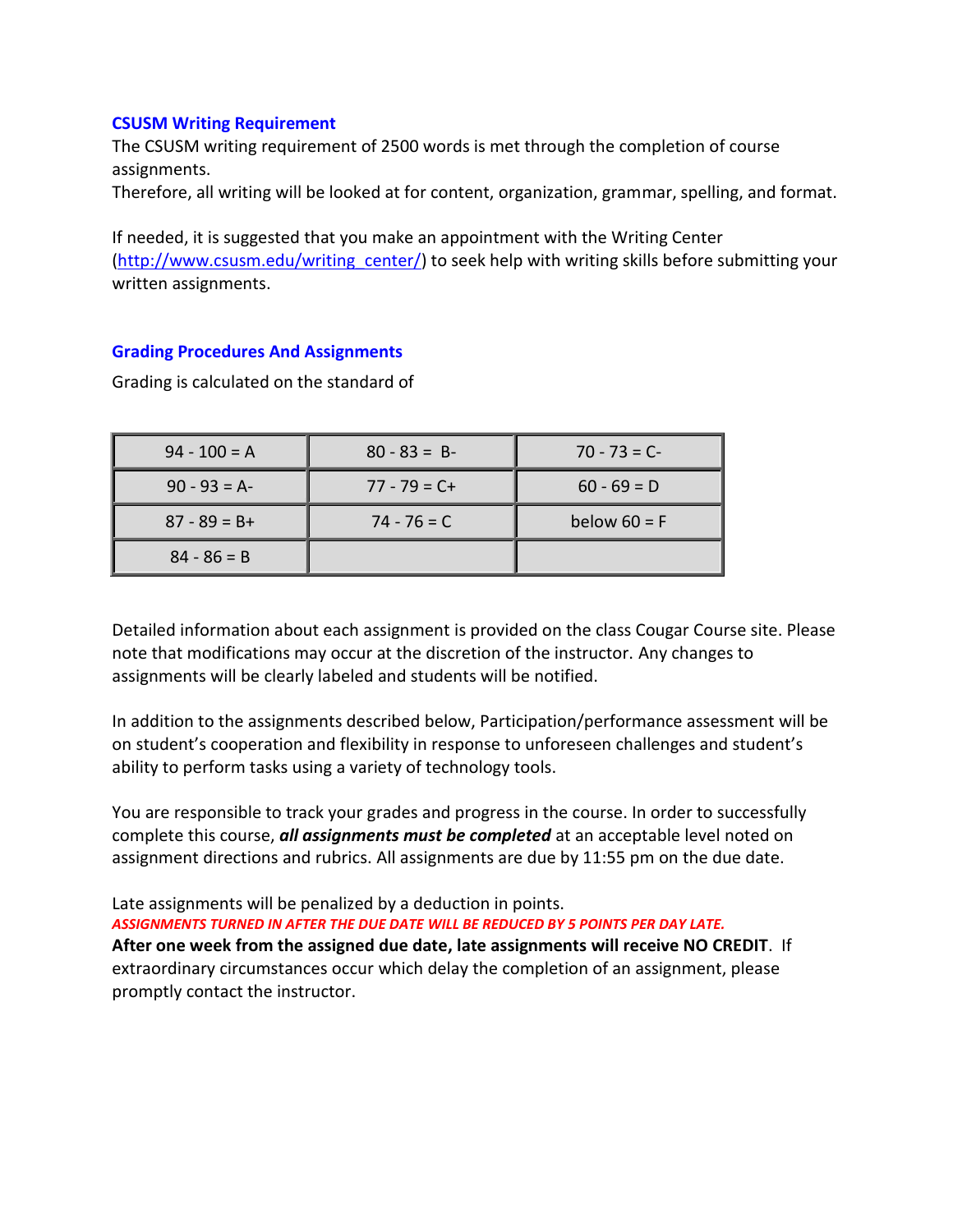|                | <b>NARRATIVE DESCRIPTION OF</b>                                  | <b>ASSIGNMENTS FOR EDUC 422:</b>                                                                                                                                                                                                                                                                                                                                                                                                                    |
|----------------|------------------------------------------------------------------|-----------------------------------------------------------------------------------------------------------------------------------------------------------------------------------------------------------------------------------------------------------------------------------------------------------------------------------------------------------------------------------------------------------------------------------------------------|
|                | <b>NOTE: Modifications to assignments</b>                        | may occur at the discretion of the instructor.                                                                                                                                                                                                                                                                                                                                                                                                      |
|                | <b>422 Activities and Assignments</b>                            | <b>Candidates will be able to</b>                                                                                                                                                                                                                                                                                                                                                                                                                   |
| $\mathbf{1}$   | Participation in class and<br>Gmail, ISTE and Taskstream Signups | Participate in class discussions, class cooperative<br>assignments, on-line submission of assignments to<br>the course Moodle.                                                                                                                                                                                                                                                                                                                      |
|                |                                                                  | Candidates sign-up and pay for subscription to ISTE<br>and TaskStream.                                                                                                                                                                                                                                                                                                                                                                              |
| $\overline{2}$ | Letter Assignment                                                | Compose a letter of introduction to the course<br>instructor following the assignment format and<br>requirements.                                                                                                                                                                                                                                                                                                                                   |
| 3              | Forum Assignment                                                 | Post an introduction of themselves to their<br>classmates following the assignment format and<br>requirements and each candidate responds to<br>three students post with appropriate comments.                                                                                                                                                                                                                                                      |
| 4              | Copy Right Presentation                                          | Create a presentation explaining the rules and<br>reason for fair use and copyright laws, and use of<br>appropriate citations.<br>Students will share their learning after becoming<br>knowledgeable about various issues related to<br>digital citizenship in the ISTE standards for<br><b>Teachers and Students</b>                                                                                                                               |
| 5              | Journal Forum Assignments                                        | Reflect on course readings and activities from the<br>ISTE website that supports topics related to the<br>ISTE standards. Entries are made to the journal<br>Forum weekly and each candidate responds to<br>three students post with appropriate comments.                                                                                                                                                                                          |
| 6              | Internet Thinkfinity Assignment                                  | Review a wide range of interactive educational<br>Internet resources found on the THINKFINITY<br>website. Candidates select 15 activities, web sites,<br>lesson plans or interactive resources to review by<br>noting the relationship to the ISTE NETS and reflect<br>on the why the resource is an excellent learning<br>tool and why it is powerful for student learning.                                                                        |
| $\overline{7}$ | Software review (Web 2.0)                                        | Web-based resources/tools are explored and<br>reflections written on how they can be used for<br>student learning.                                                                                                                                                                                                                                                                                                                                  |
| 8              | Rubric Assignment                                                | Practice creating a rubric for the Treasure Hunt<br>Assignment in order to understand the how to<br>make rubrics and use them to assess student work.                                                                                                                                                                                                                                                                                               |
| 9              | Internet Treasure Hunt Assignment                                | Demonstrate knowledge and understanding of<br>appropriate use of technology for information<br>collection, analysis and management by select a<br>grade level and Content standard area and then<br>research five to eight Internet resources The<br>candidate creates an opening prompt to engage<br>the student learners in researching ten questions<br>that can be answered by investigating the websites<br>provided by the teacher candidate. |